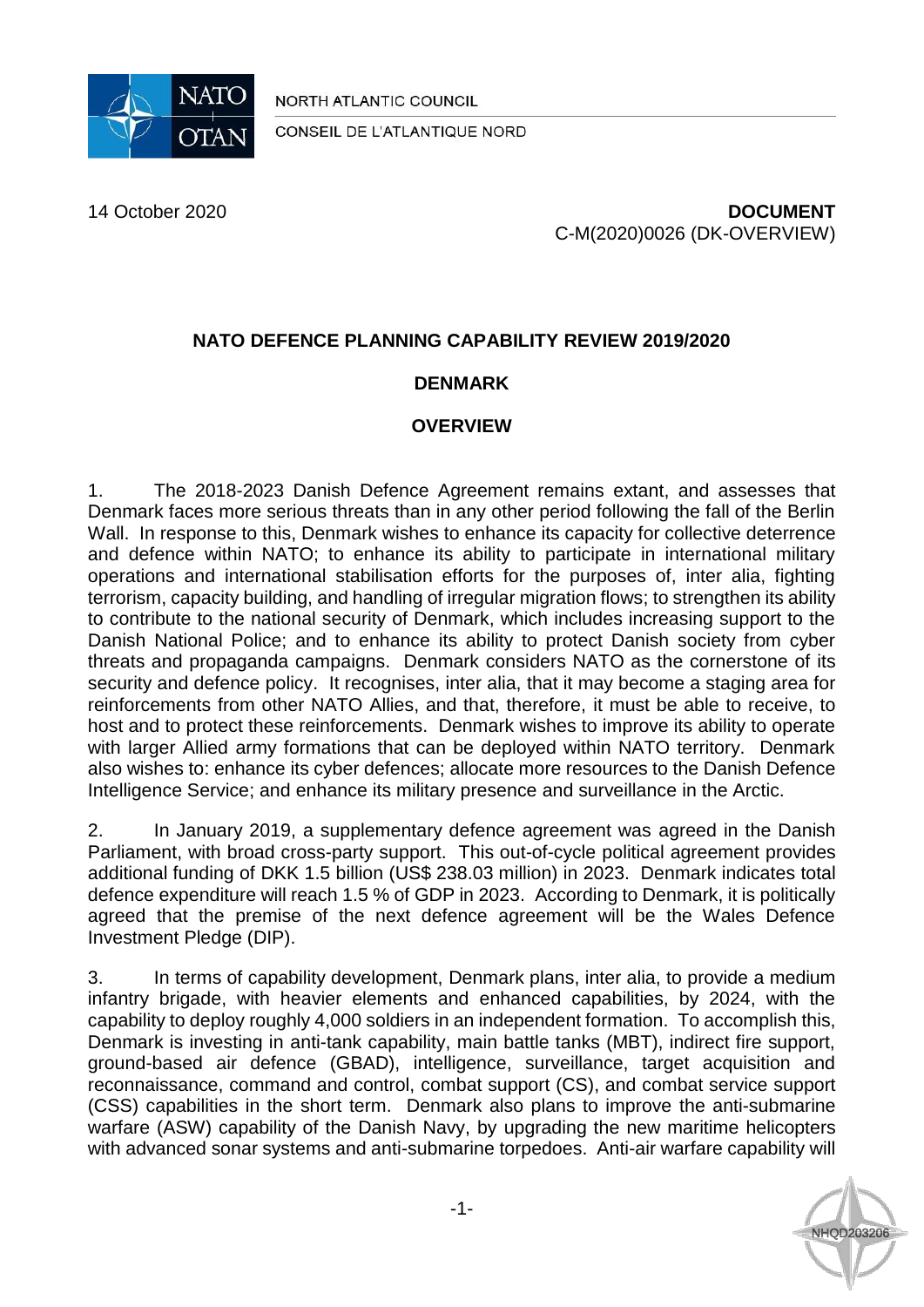be enhanced with the delivery of long and short-range missiles.The capabilities of the Danish Air Force will be enhanced by the replacement of their F-16s with F-35 fighter aircraft until 2026. A fifteen-year capability development plan reflects the acquisition and sustainment priorities of the Defence Agreement, and will provide continuity of planning past 2023, into the medium term.

4. At the end of 2019, the strength of the Danish Armed Forces was 17,973 military personnel, including 2,071 conscripts, supported by 4,759 civilians. As part of the Defence Agreement, the Danish Armed Forces is reorganising and slimming-down higher staffs in order to refocus personnel resources on operational capabilities. This is intended to increase the operational force structure by approximately 1,100 full-time regular personnel by 2024. The number of conscripts called up each year is some 4,200, and the intent is to increase this number by up to 500 to meet yearly demands. Basic training lasts for four months, and conscripts seeking employment following compulsory service will receive a further advanced military training.

5. The overall strength of the Danish Home Guard (HG) is about 550 permanently employed personnel, 14,500 volunteers in the active structure, and some 30,000 personnel in the reserve structure. The primary mission of the HG is homeland security, but it is also used in support to the regular armed forces, in the reception and protection of Allied reinforcing forces and for the protection of infrastructure. HG personnel also serve as augmentees in international operations and missions, and defence capacity building engagements.

6. Denmark's GDP growth in real terms increased from 2.04% in 2017, to 2.39% in 2018 and was estimated to have been 2.37% in 2019. In 2020, GDP is projected to fall by 5.78%. The proportion of GDP devoted to defence decreased from 1.35% in 2009 to an estimated 1.31 % in 2019, and is projected to be 1.47 % in 2020, 1.49 % in 2021 and 1.40 % in 2022, which is below the NATO guideline of 2%. In 2018, expenditure on major equipment and associated research and development was 11.66% of total defence expenditure. Expenditure on major equipment was estimated to have been 18.06% in 2019 and is forecast to be 22.35% in 2020, 24.04 % in 2021 and 19.55% in 2022, which straddles the NATO guideline of 20%.

7. Denmark makes regular contributions to operations, missions and engagements abroad, generally commensurate with the size of its armed forces, and without caveats. Denmark has offered land, maritime and air capabilities to the NATO Readiness Initiative.

8. Allied Defence Ministers agreed that Denmark should give priority to the development of: a heavy infantry brigade, including associated CS and CSS elements; joint intelligence, surveillance and reconnaissance (JISR) capabilities; and ASW capabilities.As a stepping-stone to delivering the heavy infantry brigade by 2032, Denmark aims to enhance its combat, CS and CSS capabilities by 2024 and plans to deliver a medium infantry brigade by that year. NATO regards this as a positive step, especially given that until 2024, the Danish medium infantry brigade has critical combat deficiencies, and is likely to be unusable in practical terms in a high-end conflict (given also that it is at 24 months' notice). However, there are still no concrete plans to deliver all of the required heavy infantry capabilities, including infantry fighting vehicles (IFV) with sufficient firepower and mobility, a key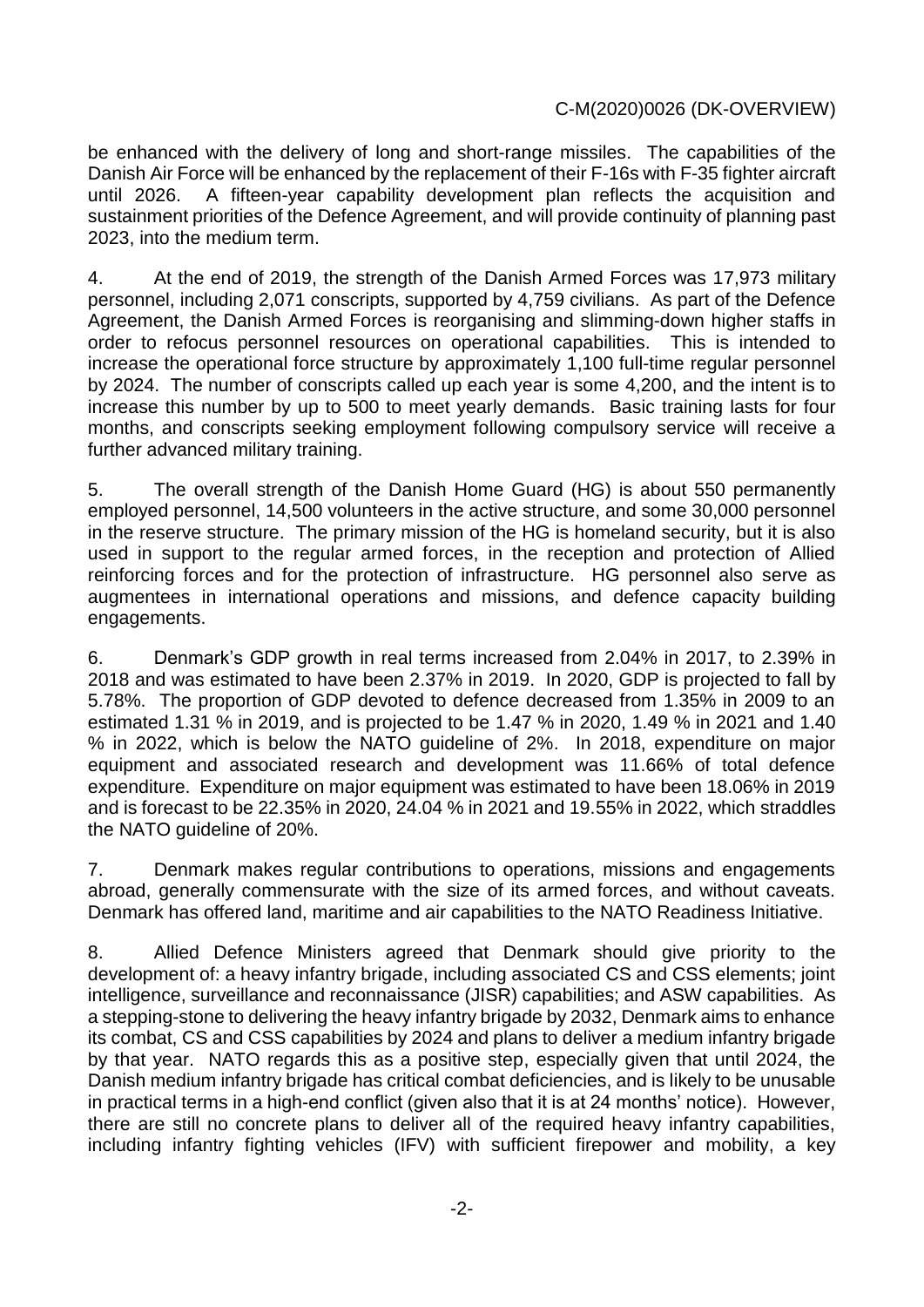component of the brigade, and other shortfalls are anticipated to persist.The second prioritised capability, JISR, will be partially met in qualitative terms, but will not be met in quantitative terms. Denmark still has no plans to develop the long-range signal intelligence (SIGINT) capability, or to acquire the two SIGINT aircraft requested by NATO, which is the key component of the JISR prioritised capability. Denmark is also challenged to meet the third capability priority, namely ASW. While the navy has funded plans to fit the flexible support ships with an advanced towed sonar capability, this upgrade of ASW capability is now not fully expected until 2028, six years later than requested. Also of pressing concern is the lack of lightweight ASW torpedoes, until at least 2024, for the nine MH-60R Seahawk maritime helicopters.Clearly, Denmark needs to commit significantly more effort, funds and far greater resources to deliver all of three capability priorities. The lack of progress since the previous Capability Review is of concern.

9. Denmark is transforming its army to widen the spectrum of its operational capabilities from battalion level and low-intensity operations to brigade level and high-end warfighting operations. The Danish Army Command is responsible for developing, planning, and generating land forces, and has been restructured to include: the 1<sup>st</sup> Mechanised Infantry Brigade (1<sup>st</sup> Brigade); the 2<sup>nd</sup> Infantry Brigade (2<sup>nd</sup> Brigade); an engineer regiment; an artillery regiment; a signals regiment; a logistic regiment; and an intelligence regiment, as well as the Jutland Dragoons, the Royal Life Guard, the Guard Hussars and the Slesvig Regiment of Foot. The Danish Division Headquarters (HQ) was transformed to become HQ Multinational Division North (HQ MND-N), in Latvia and Denmark. Denmark's land force capability development priorities are focussed on delivering a medium brigade with its enhanced capabilities by 2024 as an interim step towards providing the requested heavy infantry brigade by 2032. In this respect, the Danish plan to supplement the CV-9035 IFVs in the combat battalions with modern Leopard 2A/7 MBTs will increase the offensive, direct fire capabilities in the brigade by 2024. The introduction of modernised MBTs, new artillery and mortar systems, and plans to introduce GBAD and intelligence, surveillance and reconnaissance (ISR) capabilities, as well as modern engineering and communications and information systems are welcome. However, instead of introducing IFVs, Denmark intends to replace its current armoured personnel carriers (APCs) with new APCs, which will fall short of the direct fire capability requirements for medium infantry in the short term. In the medium term, it is evident that Denmark will need to transform its incoming Piranha 5 APCs to become IFVs with potent autocannons and anti-tank missiles, or procure new IFVs in order to meet the firepower requirements for heavy infantry.

10. Denmark can currently provide one heavy infantry battalion group, as a highreadiness element of the medium infantry brigade in the NATO Capability Targets, albeit with significant qualitative shortfalls. However, the requested medium infantry brigade is provided at 24 months' notice and with numerous critical quantitative and qualitative limitations in combat capability, CS and CSS at least until 2024. Given the number of capability limitations including combat power, readiness and the low stocks of battle decisive munitions (BDM), it remains to be seen whether Denmark will be able to meet the requirement to develop a fully-capable heavy infantry brigade as requested by 2032. Until these critical shortfalls are addressed, the operational utility of the Danish Army, in a highend conflict against a peer competitor, will remain constrained.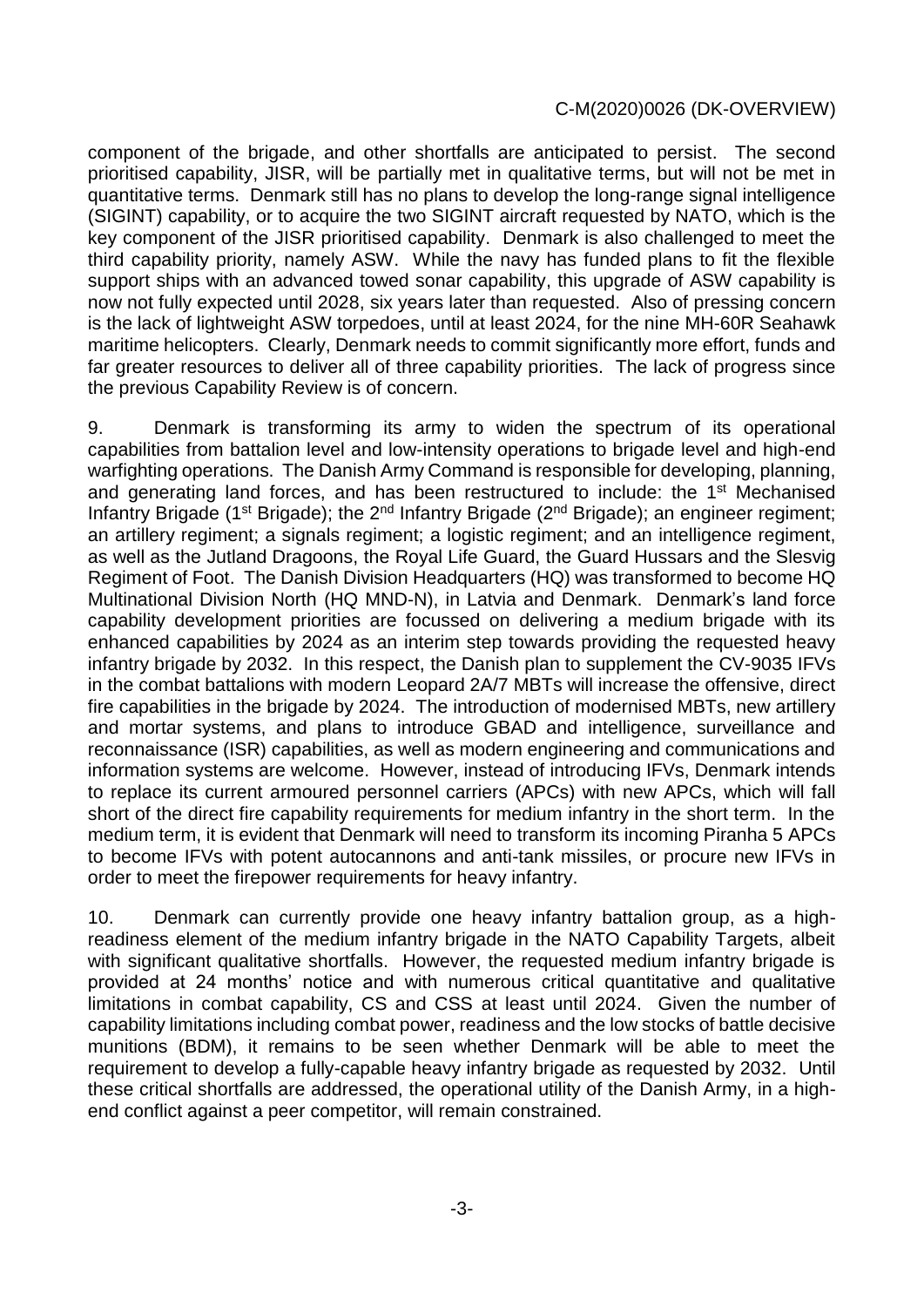11. The naval staff has been transformed into a two-star Navy Command, responsible for developing, planning, and generating naval forces. The Navy Command has three subordinate naval squadrons: Arctic and Northern Atlantic; International Operations; and National Operations. The naval surveillance centre and the training, technical and expert centres are also organised under the three squadrons. Naval forces are either controlled by the National Maritime Operations Centre, or by the Joint Arctic Command when in the North Atlantic area. The composition of the ocean-going fleet is unchanged since the last assessment. The core of the navy are three multi-role frigates and two flexible support ships. They are supplemented by four ocean patrol vessels (OPVs) and three Arctic patrol ships that are mostly dedicated to national operations patrolling the North Atlantic and the Arctic. In the short term, the navy capability development priorities include the development of ASW capabilities; delivery of an area air-defence capability; procuring a class of multipurpose vessels; preparing for the potential acquisition of SM-6 missiles; and studying the requirements for a long-range joint-precision strike capability. The medium-term naval capability development priorities are to develop an Arctic capability to replace the Thetisclass OPVs; to develop a concept for maritime unmanned aerial systems; and further develop the navy's overall ISR capabilities.

12. The navy is a modern ocean-going force that is expected to meet most of the requested quantitative NATO Capability Targets, but not until the medium term. In qualitative terms, there are shortfalls in ASW (as mentioned above), above-water warfare, maritime BDM stockpiles, mine countermeasures, and maritime situational awareness. Some, but not all, of the shortfalls identified are being addressed by funding identified in the Defence Agreement.

13. The Royal Danish Air Force reorganised at the beginning of 2019, merging the Air Staff and the Expeditionary Air Staff into a new Air Command, which includes a new National Air Operations Centre. The air force structure also includes a new operations support wing, a fighter wing, an air control wing, a helicopter wing, an air transport wing and a joint movement and transportation organisation. The air force consists of 30 F-16 combat aircraft, four C-130J medium-transport aircraft, 14 EH-101 Merlin medium transport and nine MH-60R Seahawk tactical transport helicopters, eight AS-550 Fennec light transport helicopters, and three CL-604 Challenger maritime ISR aircraft, plus one dedicated to VIP and light transport. The introduction of 27 F-35 combat aircraft to replace the F-16 fleet, over the period 2021-2026 will leave a gap in Denmark's deployable combat air capability in the period 2022 to 2024. With the exception of F-16 crews, who are slightly below requirements, all aircrews met Allied Command Operations Forces Standards for flying hours. Aircrew-to-aircraft ratios meet NATO standards, except for the EH-101 fleet, which is slightly below the required level.

14. Denmark's relatively modern air force will not provide all of the capabilities requested in the aerospace-related NATO Capability Targets. For some of these targets, there will be delays. For others targets, Denmark has no plans and no intent to provide the requested capabilities in full. This applies particularly to the number of combat aircraft, the deployable airbase activation modules, and the three air-to-air refuelling platforms requested in the medium term. Crucially, it also has no plans to develop a long-range SIGINT capability mentioned earlier.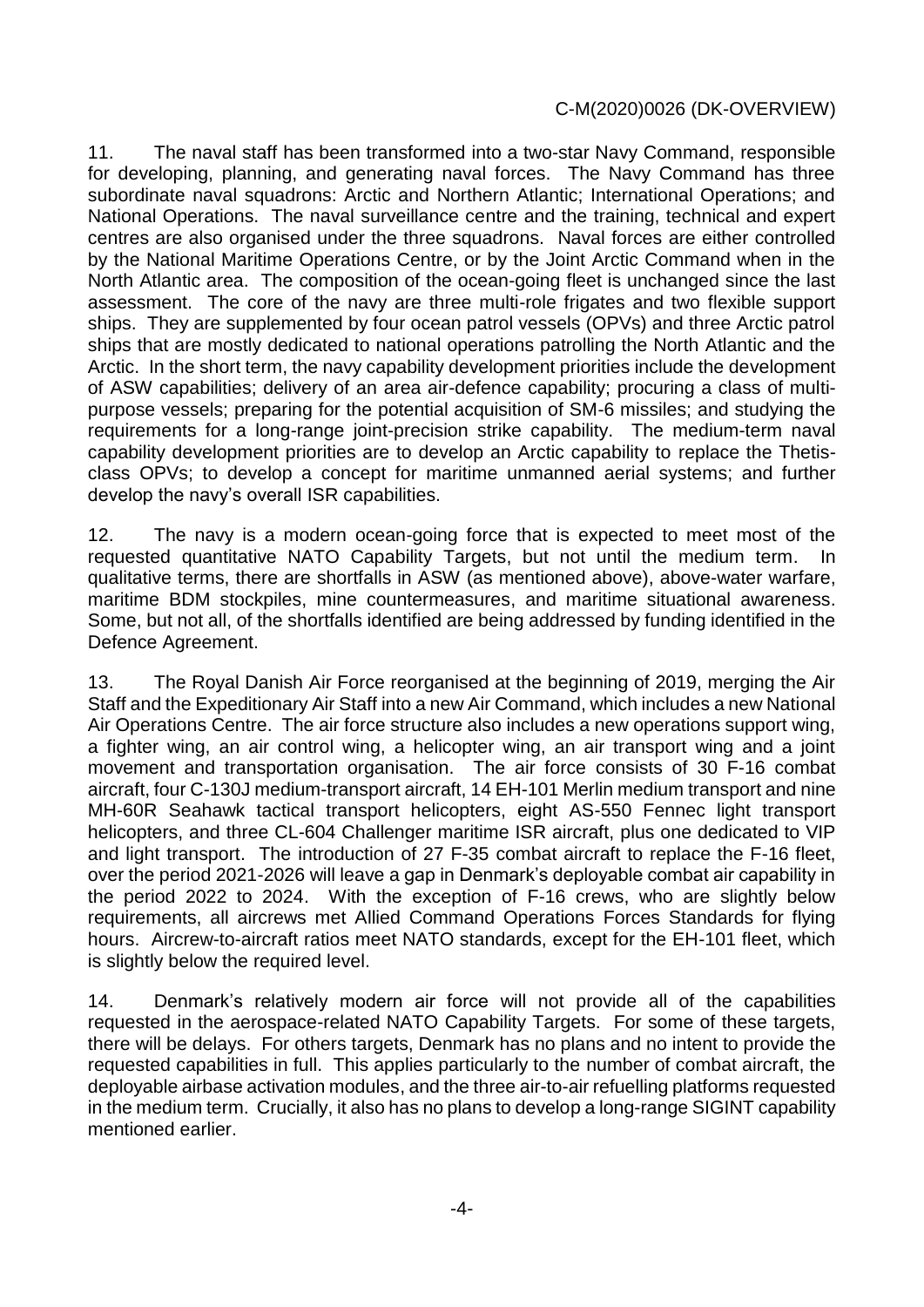15. The Danish Special Operations Command structure and capabilities have not changed since the last Capability Review. Denmark can provide most of the special operations forces contributions sought by the NATO Capability Targets, albeit with shortfalls in quantity, quality and readiness, due in part to lack of organic or dedicated CS and CSS capabilities. Enhancements in land mobility are ongoing. However, Denmark is still mostly reliant upon other Allies to operate above the task unit level.

16. Progress in the implementation of Denmark's joint enabling NATO Capability Targets has been generally moderate, although many shortfalls persist. Denmark provides several of the quantitative forces and capabilities requested in the NATO Capability Targets, and is expected to fully implement a few of its qualitative enabling requirements. Denmark's focus rests on the provision of the required CS and CSS capabilities for its heavy infantry brigade. However, this leads to a situation in which a significant number of joint and enabling capabilities requested at a theatre-level will either not be provided, or only be available on an ad-hoc basis and, in many cases, at a lower readiness than required. These shortfalls include: reception, staging and onward movement; transport; supply; chemical, biological, radiological, nuclear capabilities; and medical capabilities.

17. Denmark attaches high importance to a comprehensive approach for achieving coherence among the actions of governmental, non-governmental and international actors involved in stabilisation and reconstruction. Denmark is fully implementing its related Capability Targets.

18. Denmark is broadly resilient and has a clear structure for civil preparedness, where responsibilities are clearly assigned. A number of sector-specific programmes are in place and a cross-government body ensures coordination of civil preparedness, but its work would benefit from an overarching framework for the implementation of the seven baseline requirements.

19. In sum, Denmark is making progress towards implementing the Defence Investment Pledge, including a political commitment to spend 1.5% of GDP on defence in 2023, and to exceed the 20% guideline for major equipment and associated research and development before 2024. However, it is clearly not enough to meet Denmark's commitments. Denmark needs to further increase its defence spending in order to fully implement all of its NATO Capability Targets.

20. Progress is evident, and Denmark is expected to meet many of its NATO Capability Targets, albeit with significant shortfalls in quantity, quality and readiness in the short term. In the medium term, some of the shortfalls should be addressed by funding identified in the Defence Agreement. In other cases, Denmark has no plans and no intent to provide certain capabilities requested by the Alliance, which is most concerning. Until critical shortfalls in combat power, readiness, and stocks of BDMs are addressed, the operational utility of the Danish Armed Forces in a high-end conflict against a peer competitor, will remain constrained.

21. Allied Defence Ministers agreed that Denmark should give priority to the development of: a heavy infantry brigade, including associated CS and CSS elements; JISR capabilities; and ASW capabilities.The lack of progress since the previous Capability Review is of concern. These developments lead to the conclusion that the Danish and the